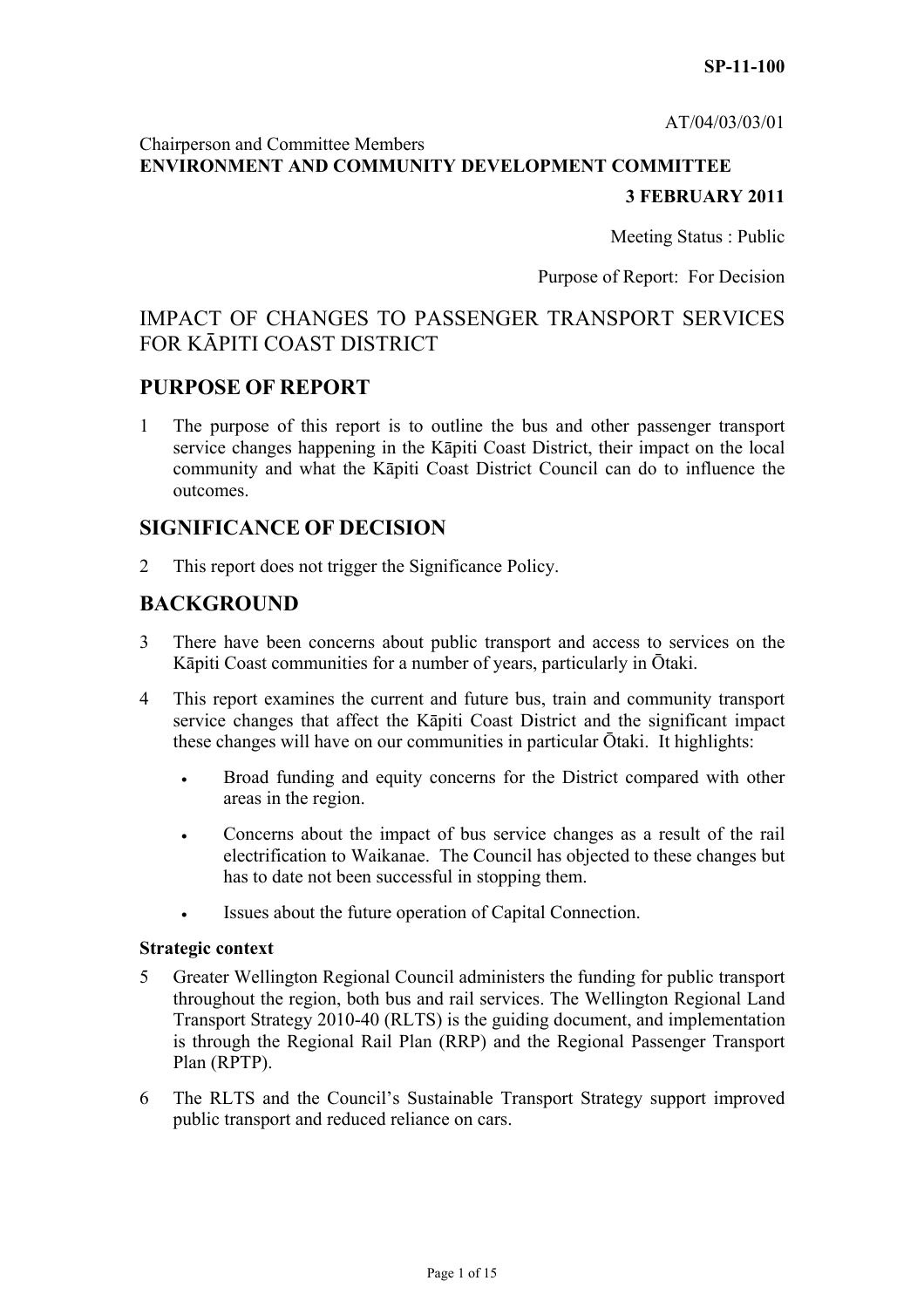## *RLTS – Objective 3 - Improve access, mobility and reliability*

*Improve the accessibility of facilities and activities that enable the whole regional community (including the transport disadvantaged) to participate fully in society and the economy.* 

*Reduce long term reliance on car-based mobility to ensure access for all is improved in an affordable way.* 

## *RLTS Objective 4 - Protect and promote public health*

*Provide a transport network that positively benefits health by improving convenience and ease for social participation and interaction for all.* 

## *Sustainable Transport Strategy vision is to:*

*Create a physical transport system that is attractive, affordable, connected, responsive, safe and offers effective mode choice so that it enables people to act in a sustainable way.* 

#### **Current services and proposed changes**

7 The extension of the electrified rail network to Waikanae has prompted Greater Wellington Regional Council to revise a number of bus services in Waikanae and Ōtaki. These developments will have an impact on the District's public transport services including the Capital Connection rail service.

## **Bus services in Waikanae and Ōtaki**

- 8 Currently both Ōtaki and Waikanae have bus services to Paraparaumu.
- 9 The Ōtaki service takes a circuitous route all around Ōtaki from the beach up to Waitohu and then to Paraparaumu via Te Horo, Peka Peka and Waikanae. The full trip takes nearly an hour. There are 5 trips per week day, 4 trips on Saturday and no Sunday service. There is no public bus service north from Ōtaki.
- 10 The Waikanae to Paraparaumu bus service has conveniently located bus stops for Waikanae Town Centre and Waikanae Station.

#### **Bus service changes**

- 11 As a result of the upgrade of rail to Waikanae, Greater Wellington Regional Council has made the decision to terminate Ōtaki and Waikanae to Paraparaumu bus services at Waikanae Railway Station from 20 February 2011. This will require passengers to complete their journey from Ōtaki/Waikanae to Paraparaumu by train. There will be an Ōtaki bus service to meet with the Capital Connection at Ōtaki Railway Station.
- 12 There will be no change to the cost to passengers, but the Kāpiti Plus scheme, which is being extended to Waikanae, will not include Otaki. This integrated ticketing scheme allows rail commuters with a monthly pass to Wellington, free travel on the buses to the railway station.
- 13 The bus service changes undertaken by Greater Wellington Regional Council have been a revision of services, not part of a comprehensive review.
- 14 The revision of bus services involved a very limited consultation period in October 2010 during local body elections when there were no Council meetings to appeal through. On 26 October 2010 the Mayor sent a submission letter to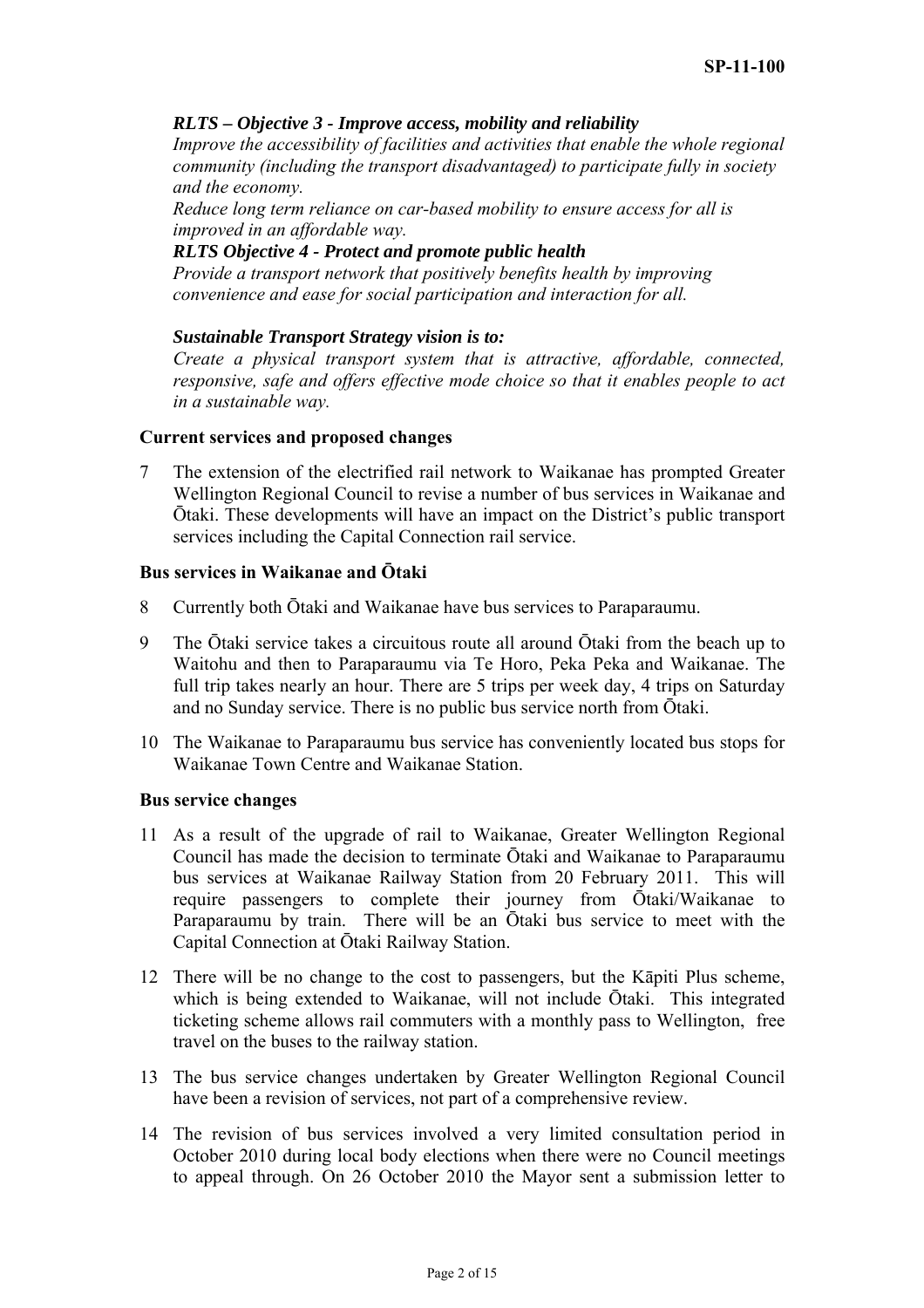Greater Wellington Regional Council emphasising these concerns and opposition to the proposed changes (see Attachment 1).

- 15 The decision to go ahead with the bus service changes was made in early November. On Tuesday 7 December 2010 Mayor Jenny Rowan met with Chair of the Regional Transport Committee Fran Wilde, Peter Glensor Chair of the then Transport and Access Committee, and Brian Baxter the Transport Manager, to object to the changes. Funding constraints and not wanting parallel bus and train services were given as the reasons to cut the bus services.
- 16 Repeated community and Council objections to the service changes have gone unheeded.

#### **Rail Services**

- 17 The electrification and double tracking rail improvements to Waikanae are scheduled to be opened on 19 February 2011.
- 18 Ōtaki only has one train service to Wellington and back Monday to Friday, the Capital Connection, which comes through from Palmerston North. Although classified as a long distance rail service, it is used predominantly by commuters. It does not receive NZTA funding and operates as a commercial service.
- 19 The extension of electrification to Waikanae has prompted Horizons Regional Council to establish a subcommittee to consider the impacts on the Capital Connection. The sub committee includes representatives from Kāpiti Coast District Council, Greater Wellington Regional Council, Palmerston North City Council, and Horowhenua District Council. The subcommittee will work with KiwiRail to monitor changes in patronage for six months following the opening of the new rail service to Waikanae. KiwiRail is also implementing a marketing strategy designed to retain and grow patronage on this inter-regional commuter service.

#### **Community Transport Services**

- 20 Access to health services is an ongoing issue for the whole of the Kāpiti Coast District with regional hospitals situated in Wellington and Palmerston North and other services located in Porirua and Lower Hutt. As Ōtaki is at the very southern boundary of Mid Central Health District, residents have to travel to Palmerston North to outpatient appointments and others to travel south to Kenepuru or Wellington. These are long, difficult trips by present public transport.
- 21 Recently community transport has been organised, with St Johns providing a shuttle service north from Ōtaki and Red Cross providing a shuttle service south from Paraparaumu. These services are run by volunteers and don't receive any funding from their respective District Health Boards (DHBs). A similar community health service run from the Wairarapa by the Red Cross is subsidised by Greater Wellington Regional Council and the local DHB.
- 22 The services are operating successfully however, as their funding and operation is reliant on community organisations and volunteers, their future is uncertain.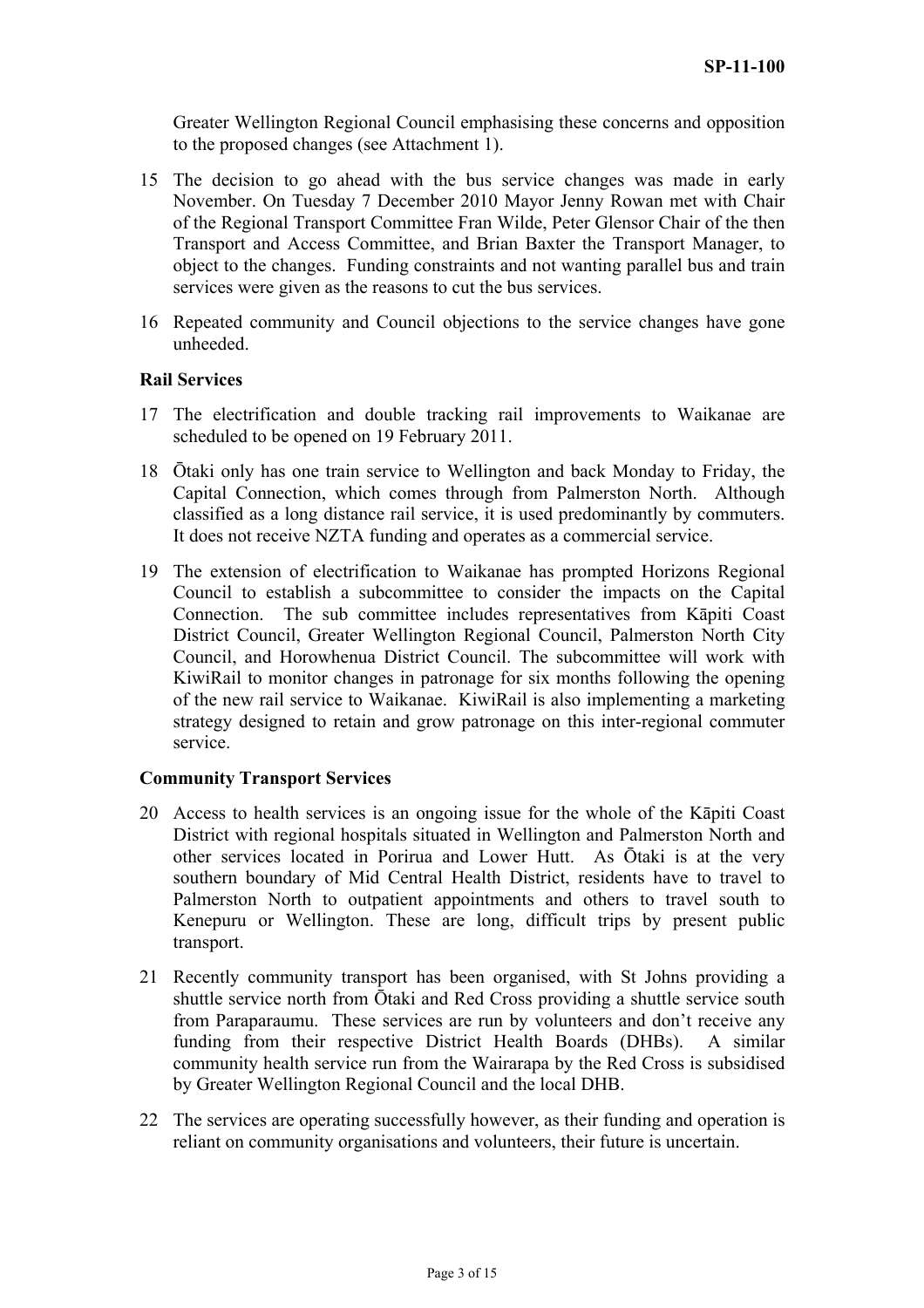## **CONSIDERATIONS**

- 23 Kāpiti Coast District Council welcomes the upgrade of the rail network to Waikanae, but has serious concerns about the consequent termination of the bus services to Paraparaumu from Ōtaki and Waikanae Beach and the potential impacts on the local communities, and on the future operation of the Capital Connection.
- 24 The bus service changes are likely to benefit commuters travelling to Wellington at the expense of travellers within the District. The changes will disadvantage the elderly, young people and families with young children living in Waikanae and Ōtaki and wanting to use services or who work in Paraparaumu. There has been considerable feedback from the community on the difficulties people are going to encounter. It is likely that people will use their cars to travel rather than struggle with transfers from rail to bus.
- 25 The bus service changes have highlighted a range of issues from broad considerations about equity in service provision for the District and in particular for Ōtaki, through to specific impacts for the Waikanae and Ōtaki communities. These are discussed separately below.

## **Equity in regional public transport provision**

## *Levels of service*

- 26 The provision of public transport across the region appears to be inconsistent. Compared with the Wairarapa, the Kāpiti Coast District currently pays a higher urban residential transport rate than Masterton, Carterton and South Wairarapa (over 20% more for the latter). While the targeted transport rate is tax on the rateable capital value of land, it is useful to compare what each territorial authority contributes in revenue with population and transport service provision.
- 27 The Ōtaki ward contribution for 2010/11 is \$259,784 or \$30.52 per head of population (based on 2006 census figures). The South Wairarapa District contribution for 2010/11 is similar at \$246,429 or \$27.72 per head of population. This compares with \$9.75 for Masterton District and \$17.67 for Carterton District.
- 28 Featherston in South Wairarapa District is a similar travel time to Wellington as Ōtaki and appears to be contributing similar revenue to Greater Wellington but has a very different level of service for public transport.
- 29 Featherston has at least five rail services each way per weekday to Wellington and Masterton, and seven bus services a day between Featherston and Masterton. This compares with the one rail service each way between Ōtaki and Wellington and five bus services from Ōtaki to Waikanae. Although the travel patterns in the Wairarapa are slightly different, compared to Kāpiti, it is clear that the level of public transport service provided to Ōtaki is inferior to that in Featherston and other towns in the Wairarapa.
- 30 One of the reasons Greater Wellington has given for the changes to the bus services for Ōtaki and Waikanae as a result of the electrification to Waikanae is to maintain a policy of not providing parallel bus services in competition with rail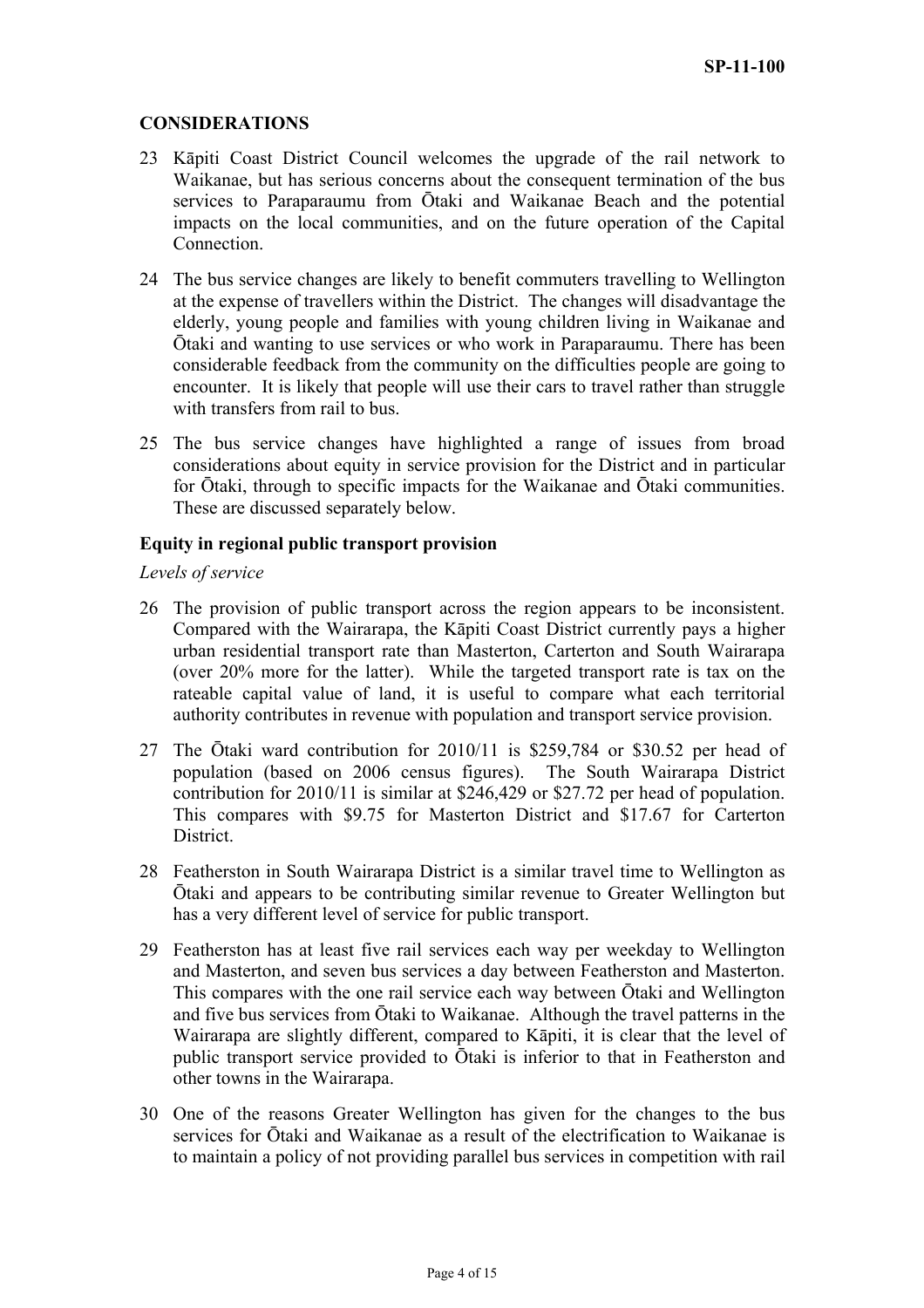services. This does not seem to have been applied in the Wairarapa or to the Hutt Valley Flyer bus service.

## *Targeted transport rate*

31 The costs of public transport services, including capital works, are allocated across the region through the Greater Wellington targeted transport rate. The Kāpiti Coast including Ōtaki will bear some of the capital costs from investments in the public transport infrastructure. It is unclear whether the capital investment in the Northern Main Trunk Line will be allocated across the region or only to the Kāpiti Coast. If the latter it will mean that Ōtaki will be paying increased rates for a reduced level of service.

#### *Future of the Capital Connection*

- 32 The Capital Connection provides the only passenger rail service link for Ōtaki residents. The service is classified as a long distance service but in reality it operates as a regional commuter services within the travel to work catchment areas of Wellington City. It is quite different in character to other long distance services such as the Overlander (Auckland to Wellington service) which uses the same rail line and caters mainly for tourist and leisure travel.
- 33 The Capital Connection operates as a commercial service and is the only commuter rail service in New Zealand that is not supported out of public funds. The closest parallel to the Capital Connection is the Wairarapa to Wellington rail service which receives full NZTA funding.
- 34 As a consequence of the commercial nature of the Capital Connection service, any ability to accommodate growth in demand is limited due to lack of travel time alternatives through the day.
- 35 The extension of electrification to Waikanae brings both opportunities and risks for the continued operation of commuter rail services to Ōtaki and other areas north of Waikanae.
- 36 There is the opportunity to grow the rail market to north of Waikanae but also the risk that any loss in patronage (mainly through Waikanae) could threaten the economic viability of the Capital Connection. If this service stopped it would leave Ōtaki entirely without a rail service.
- 37 The key stakeholders have started to work together on the operation of the service. It is recommended that the Council advocate for better inter-regional planning for rail services through this forum. It is important to emphasise that the Capital Connection and the new urban rail service to Waikanae can work as complimentary services, not simply in competition.
- 38 The Wellington Regional Rail Plan is due to be reviewed in 2011 and could provide the vehicle for a reassessment of the role of the Capital Connection in the context of commuter rail transport in the Wellington region.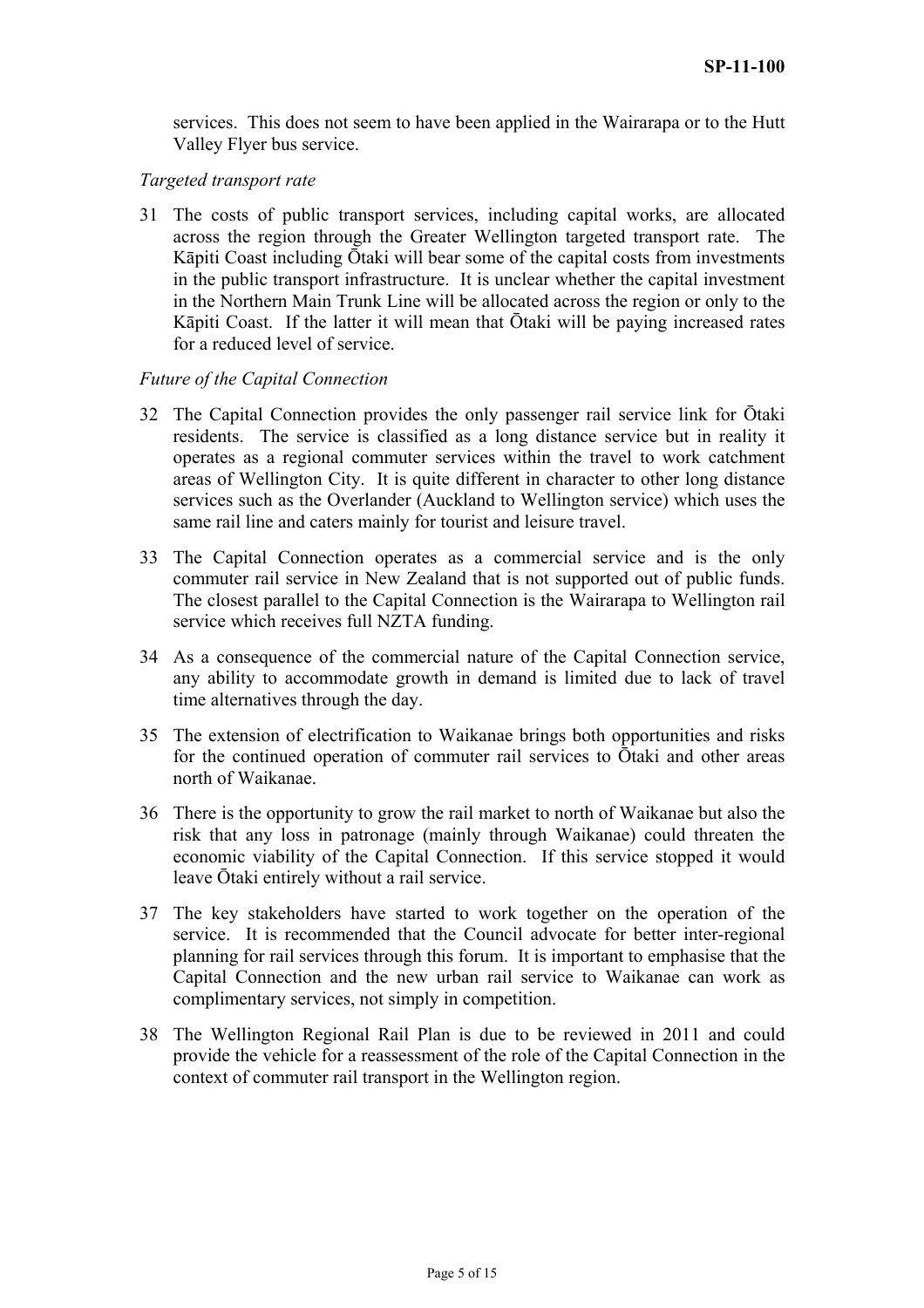## **Impacts for the Ōtaki community**

- 39 The changes to passenger transport services in Ōtaki will advantage commuters over non-commuters. The bus service changes are designed to make it more convenient for commuters to connect with the Capital Connection at Ōtaki and the regional rail network at Waikanae. People needing transport for reasons other than commuting to Wellington will face longer and more inconvenient journeys from Ōtaki to Paraparaumu, though the cost of this journey will not change.
- 40 This will have two major impacts on the Ōtaki community that are in direct contradiction to the aims of the Regional Land Transport Strategy, the Council's Sustainable Transport Strategy and the Great Ōtaki Community Vision.
	- It will make access to services more difficult for those who are already 'transport disadvantaged' including older people, young people, people with disabilities and families with young children.
	- It has the potential to increase car usage.
- 41 The population characteristics of Ōtaki and the difficulties of accessing a range of services indicate that a significant proportion of the town are transport disadvantaged. Attachment 2 provides a description of the population and access to services.
- 42 The termination of the current bus service from Ōtaki to Paraparaumu at Waikanae Station will further disadvantage those already having difficulty accessing services. The journey will become longer and more inconvenient.
- 43 Many elderly Ōtaki residents currently catch the bus to Paraparaumu to do their shopping. Catching the train and then the bus back means negotiating the extra long subway at Paraparaumu to the railway station, most likely with shopping bags, (the bus currently goes into Coastlands) and then changing from train to bus again at Waikanae to return to Ōtaki.
- 44 In addition it appears that the revised timetable of the service disadvantages SuperGold Card holders. For example the weekday morning service from Ōtaki to Waikanae Station and the afternoon service from Waikanae Station to Ōtaki are outside Gold Card usage times.
- 45 Changes to the bus services and the increased level of inconvenience may influence travel behaviour and cause people to choose (if they have a choice) cars over public transport.

#### **Impacts for the Waikanae community**

- 46 The changes to passenger transport services will provide Waikanae with both advantages and disadvantages. The improvements to rail services will be further enhanced by the extension of the Kāpiti Plus scheme, which operates in Paraparaumu/Raumati, to Waikanae. A new day return ticket for Waikanae-Paraparaumu will be introduced to ensure those on the combined bus/train pay no more than currently.
- 47 However access to Waikanae Town Centre will become more problematic for those travelling by bus and for more localised access. Termination of the Ōtaki and Waikanae services at the station will require rerouting buses down Te Moana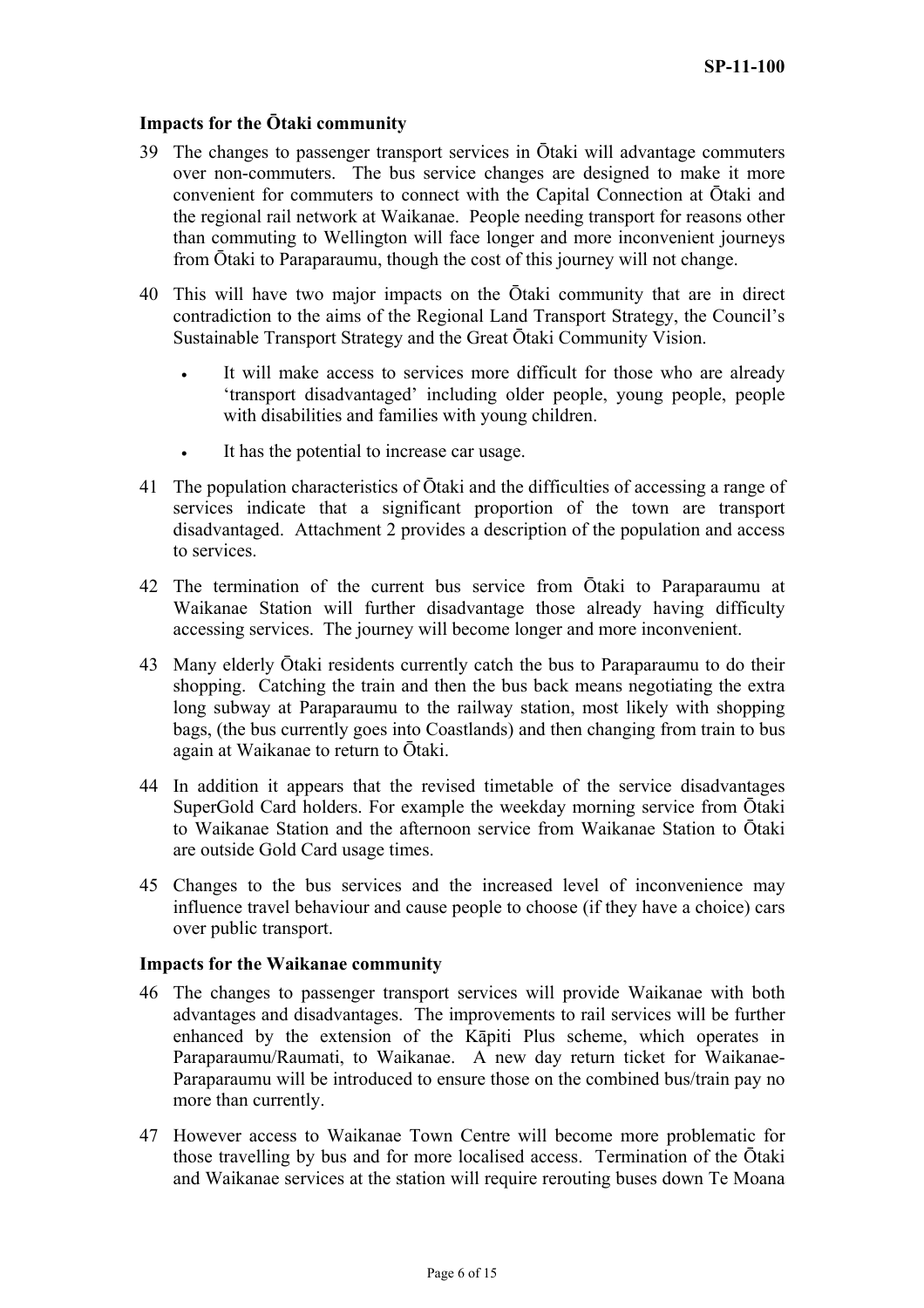Rd and Marae Lane. A proposed bus stop at the Waikanae Medical Centre was considered, but met with opposition from the centre. The changes require the removal of the bus stop outside the Countdown supermarket on Ngaio Road. Those travelling by bus will have to use the bus stops at the station or in Parata Road to access the Town Centre. The map at Attachment 3 shows the changes in the bus routes and bus stops.

- 48 There will be 32 buses a day going along Marae Lane. This will increase the risk of pedestrian and vehicular accidents, given the number and range of access points (car park entrances and pedestrian crossing) on the Lane.
- 49 If the current services are not reinstated, the Council will need to work with Greater Wellington and the Waikanae community on safer and more convenient bus stops for people wanting to get to the Town Centre.

## Financial Considerations

50 There are no financial considerations.

## Legal Considerations

51 There are no legal considerations.

## Delegation

52 The Environment and Community Development Committee has delegated authority to consider this matter under the following delegation:

## Policy Development

*7.1 to undertake (within any wider Transport Strategy) all matters not specifically delegated to Council, Council officers or other committees concerning or involving transport and roading policy issued.* 

## Consultation

53 Consultation on changes to public transport services is the responsibility of Greater Wellington. The Kāpiti Coast District Council has not undertaken consultation on these issues but has and continues to receive feedback from concerned residents on the changes to the bus services.

## Policy Implications

54 This report does not have direct policy implications.

## Publicity Considerations

55 There is already considerable public interest in the bus service changes.

# **CONCLUSION**

56 The range and number of current and future changes in passenger transport services have significant implications for the Kāpiti Coast communities both now and well into the future. This is particularly so for those living in Waikanae and Ōtaki.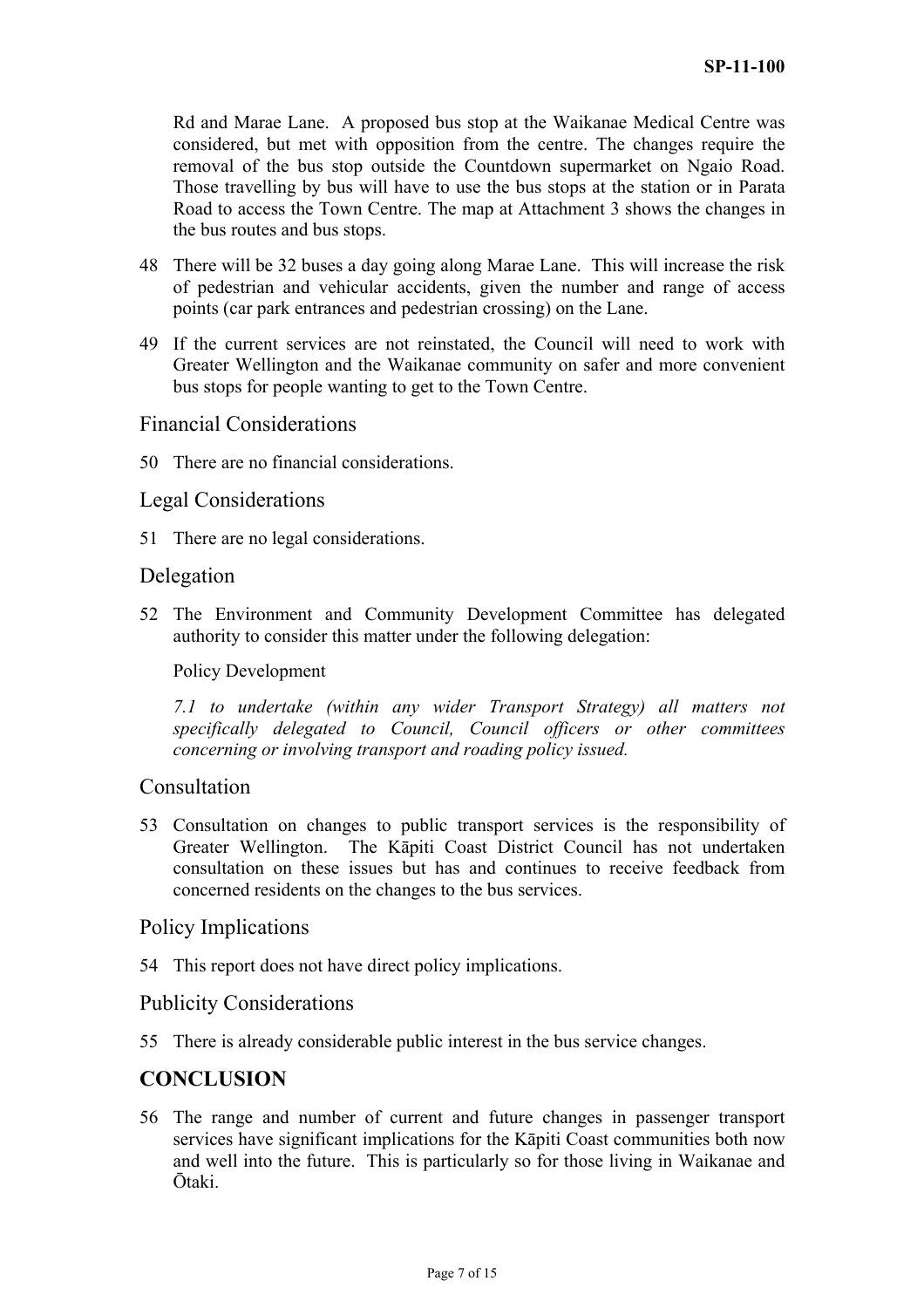- 57 These changes will bring benefits to communities in the District, particularly those who commute to Wellington. However the changes are likely to have a negative impact on local public transport users, especially the transport disadvantaged and especially those living in Ōtaki.
- 58 A series of recommendations has been provided to address the impact of these changes.

# **RECOMMENDATIONS**

- 59 That the Committee notes the significant impacts that current public transport service changes will have on the communities in the District, particularly Waikanae and Ōtaki.
- 60 That the Committee rejects as unacceptable the termination of the Waikanae and Ōtaki bus services at Waikanae Station and formally requests that Greater Wellington Regional Council not proceed with the service changes.
- 61 That the Committee supports:
	- a) the review of bus services for Ōtaki; and
	- b) the review of the Regional Rail Plan;

being undertaken by Greater Wellington Regional Council and requires the review to consider innovative public transport provision for Ōtaki and solutions that address rail access for Ōtaki.

- 62 That the Committee insists that Greater Wellington Regional Council recognises the regional commuter nature of the Capital Connection and that it can operate as a complementary service to the Wellington urban rail network, and works constructively with Horizons Regional Council on the future operation of the service.
- 63 That the Committee seeks clarification from Greater Wellington Regional Council on how capital investment in public transport infrastructure and services, including the electrification of the rail service to Waikanae and the changes the bus services as a result, is apportioned through the targeted transport rate across the region.

| <b>Report prepared by:</b>                                        | Approved for submission by:                                              |  |  |
|-------------------------------------------------------------------|--------------------------------------------------------------------------|--|--|
| <b>Sue Johnson</b><br><b>Strategic Projects Analyst-Transport</b> | <b>Gael Ferguson</b>                                                     |  |  |
| <b>Cath Edmondson</b><br><b>Social Wellbeing Manager</b>          | <b>Manager</b><br><b>Strategy</b><br>and<br>Group<br><b>Partnerships</b> |  |  |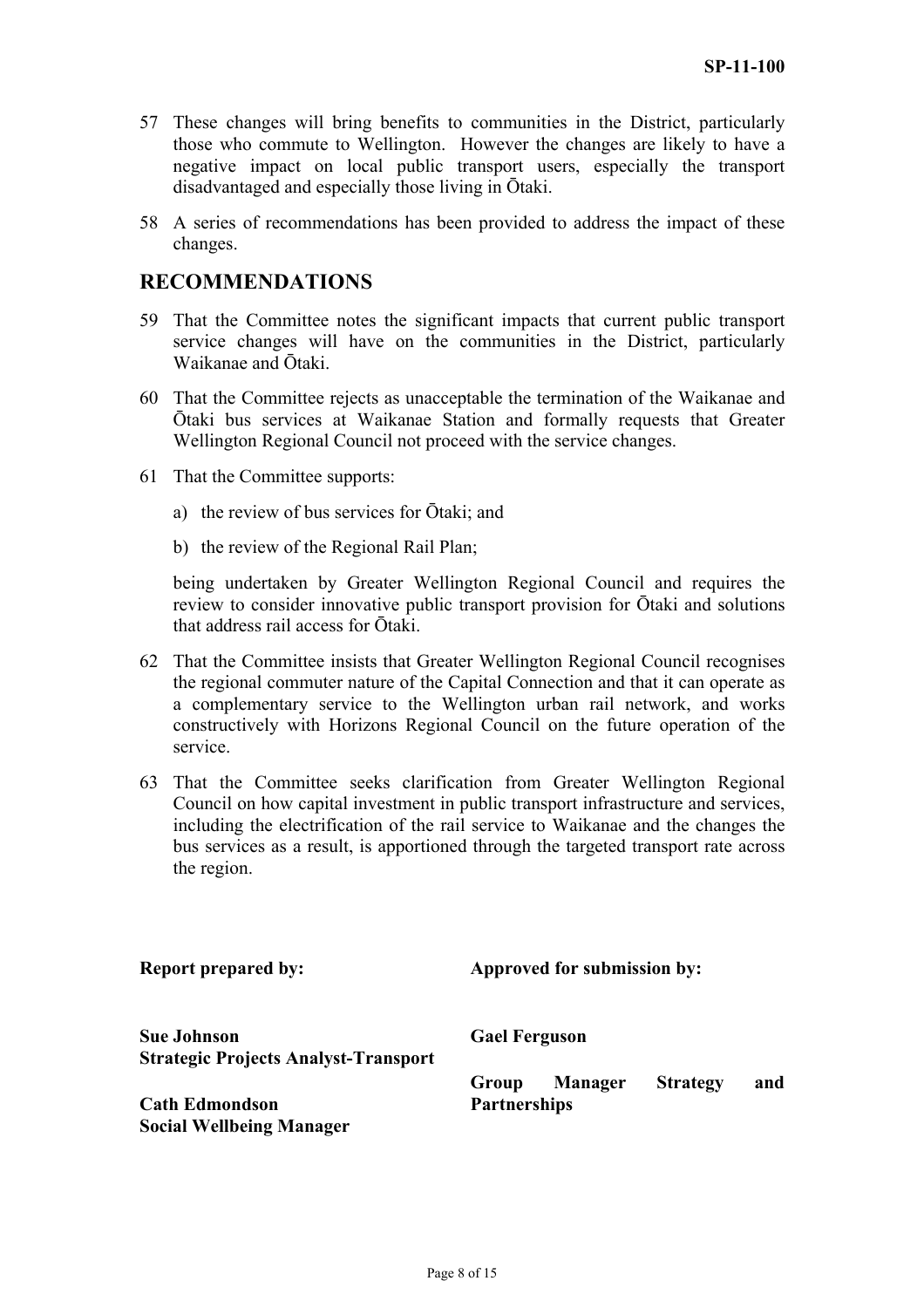# **ATTACHMENTS:**

Attachment 1: Kāpiti Coast District Council's submission on bus service changes

Attachment 2: Population and service profile of Ōtaki

Attachment 3: Waikanae bus service changes February 2011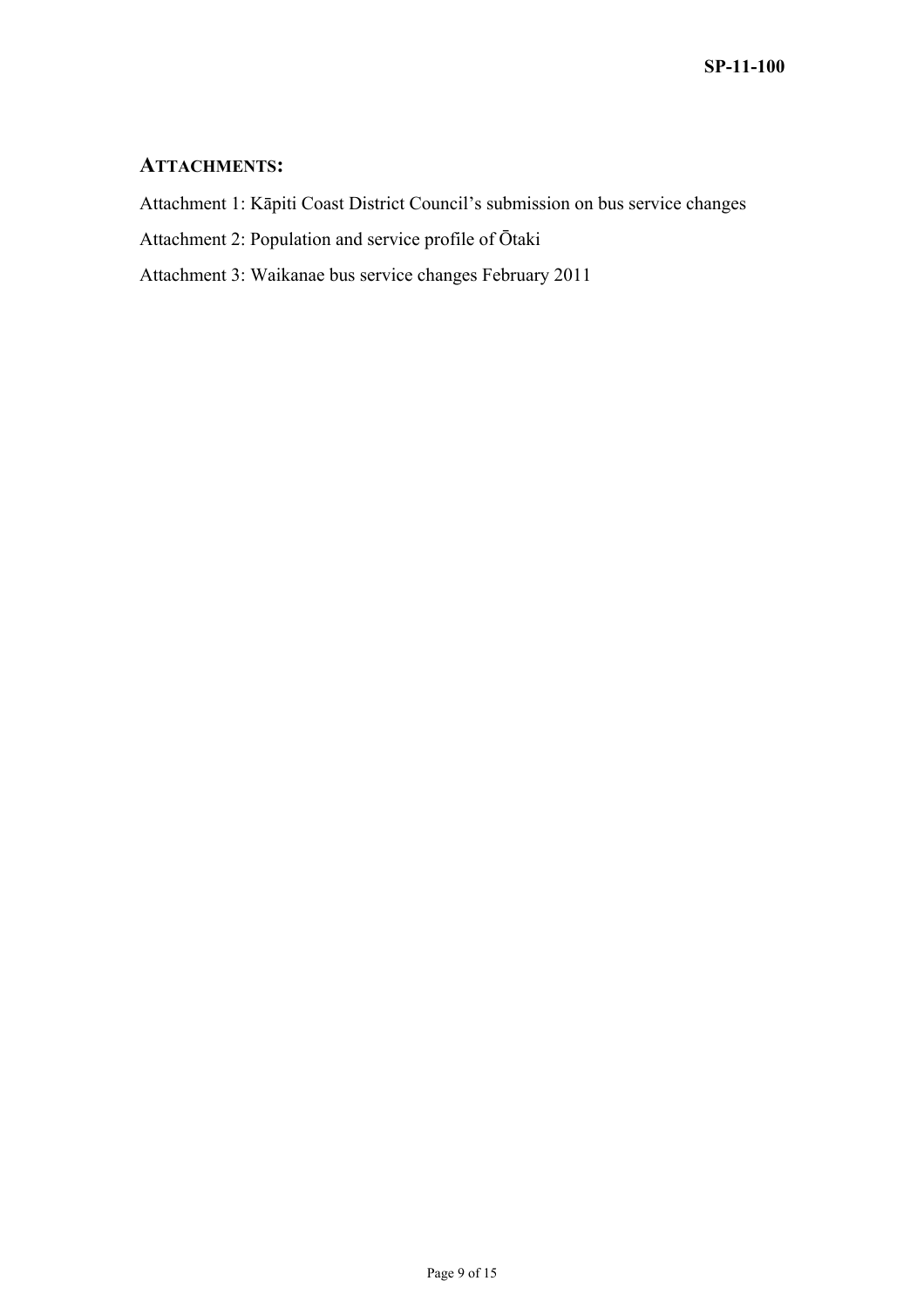## **ATTACHMENT 1: SUBMISSION ON BUS SERVICE CHANGES**

26 October 2010

Brian Baxter Manager Design and Development Metlink Public Transport Greater Wellington Regional Council PO Box 11646 **Wellington 6142** 

Dear Brian

## **Ōtaki and Waikanae Bus Service Changes**

Kāpiti Coast District Council welcomes the extension of urban passenger rail services to Waikanae early next year and appreciates that the bus service has to adapt to some degree to the changes. Most of the changes proposed by Greater Wellington Regional Council are supported by Kāpiti Coast District Council. However, the Council has significant concerns about the proposal to terminate the Ōtaki and Waikanae to Paraparaumu bus services at the Waikanae Railway Station. Terminating buses at Waikanae and requiring passengers to transfer to the train for the rest of the trip to Paraparaumu, is not supported.

There are three key public transport issues in the Kāpiti Coast District:

- o the need to decrease commuter traffic to Wellington the rail upgrade to Waikanae will have some impact on this;
- o improving access to services, centres and employment within the Kāpiti Coast; and
- o providing for the transport disadvantaged particularly in Ōtaki which has minimal services.

These bus service changes are entirely focused on reducing vehicle commuting to Wellington. Many people who wish to travel to services, shops or work within the District will be further disadvantaged by this proposal. Ōtaki which has high deprivation index levels will be yet further disadvantaged. The sum total of the proposal works against Greater Wellington Regional Council's own targets.

When the bus service changes were originally mooted by Greater Wellington Regional Council, it was understood that the whole Ōtaki bus service would be properly reviewed, as occurred in Raumati, Paraparaumu and partially in Waikanae last year. However, with pressure on Greater Wellington Regional Council to have changes made in time for the rail upgrade, the review became a revision, and as such, is not providing an opportunity for full consultation and has not addressed the main issues facing Ōtaki public transport users.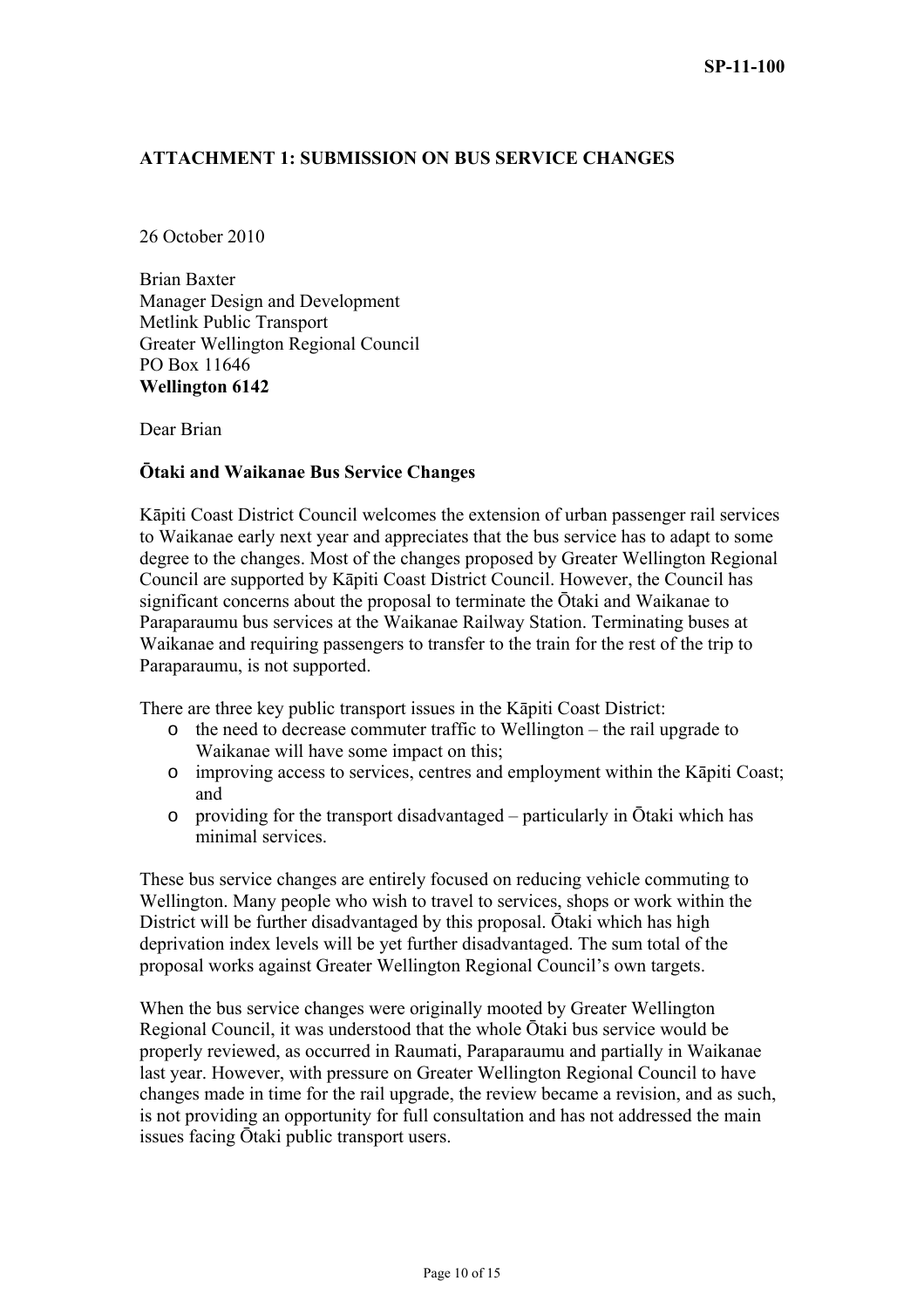In the short time available (two weeks) to reply to the proposals a number of key organisations have talked with Kāpiti Coast District Council staff, these are: the Ōtaki CAB; the Kāpiti Disability Reference Group; the Council Welfare Visitor; the Council of Elders; and Ōtaki public transport advocate Janet McDonald.

Feedback is that for many people having to make the mode transfer from rail to bus with shopping, pushchairs and wheelchairs etc. will discourage them using public transport to Paraparaumu and may increase the use of private vehicle trips. This is obviously of particular concern for Ōtaki where there is a high incidence of transport disadvantage.

The extra bus service to connect with the Capital Connection in Ōtaki is supported, although concern has been expressed that there are risks should the connection be missed, as this is the only direct rail service to Wellington. There is also not a corresponding service proposed to meet the Capital Connection in the evening at 6.35pm.

Kāpiti Coast District Council commends Greater Wellington Regional Council for extending the Kāpiti Plus integrated ticket scheme, which has been effective in the Paraparaumu area, to include Waikanae. The extension of this scheme will encourage bus use leading to potentially alleviating traffic and parking problems at Waikanae Station.

There are a number of pressing issues around public transport in Ōtaki which have repeatedly been raised by the Kāpiti Coast District Council. It is disappointing that these issues continue to be overlooked. Kāpiti Coast District Council requests that an alternative method of funding the required new services be found and that the bus service between Ōtaki and Paraparaumu is retained. Further, it requests a formal review of the Ōtaki bus service be commenced, with full consultation, within the next three months.

Yours sincerely

Jenny Rowan QSO, JP Mayor of Kapiti District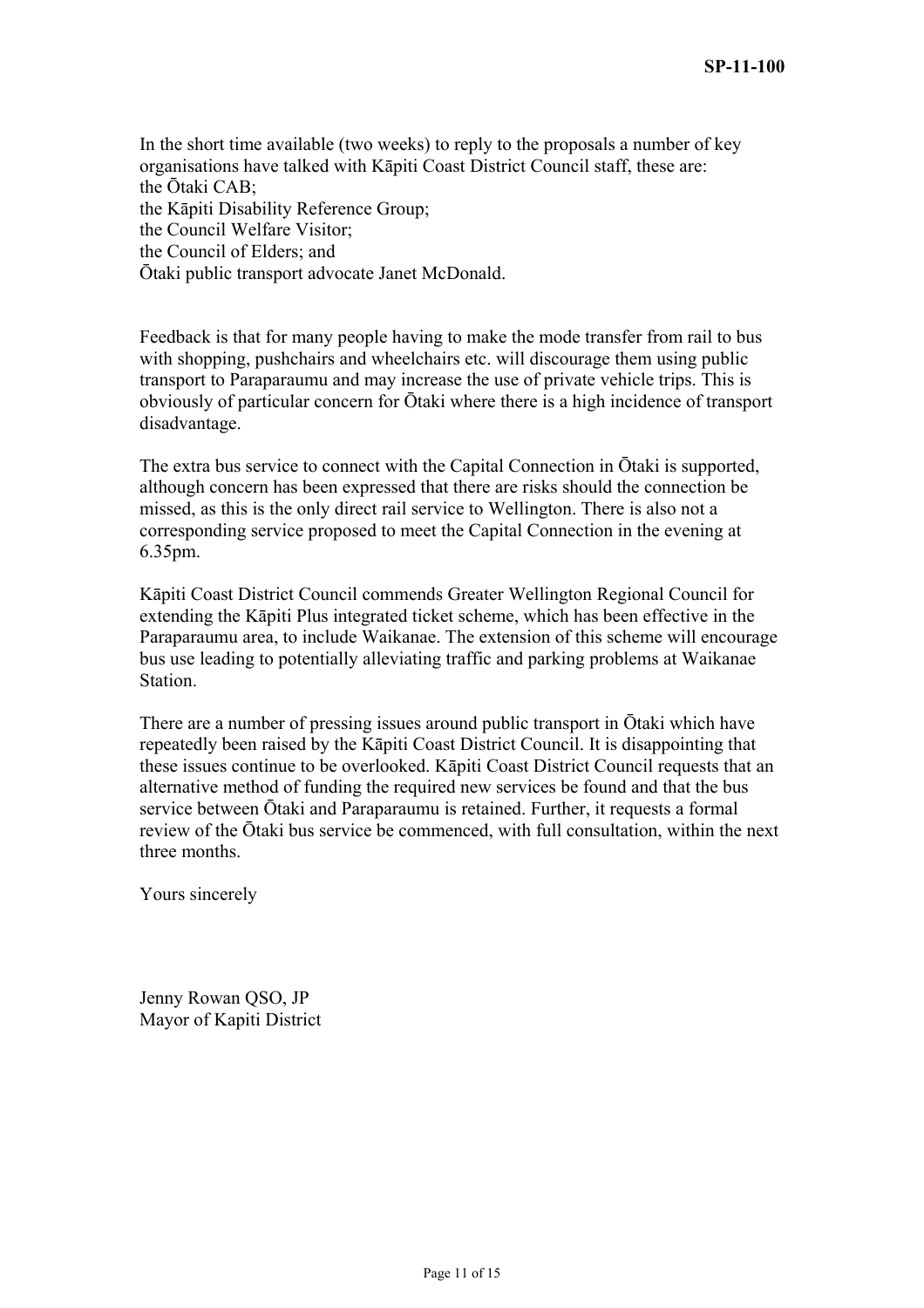## **ATTACHMENT 2: POPULATION AND SERVICE PROFILE OF ŌTAKI**

The Ōtaki community has identified transport as a significant issue. Their vision for public transport has been expressed through the Greater Ōtaki vision:

- *As a priority, a passenger rail service providing regular access to the south;*
- *Mobility services for the elderly and disabled providing access to health and social services to the north and south;*
- *A bus service linking rail services which caters in the long term for both workers and other users;*
- *Improved access for all the community.*

*The community vision enables young people to be connected with social activities on the coast and regionally through a public transport system. It is a community that has access to transport for health and other social services delivered outside Ōtaki and options for transport within and around Greater Ōtaki.*

#### **Profile of the Ōtaki community**

#### **Population**

- In 2006 the population of Ōtaki was 5,446 or 12% of the total population of the **District**
- 22% of people in Ōtaki are aged 65 and over compared with 11.5% for the Wellington Region.
- Ōtaki had the lowest median incomes in the Kāpiti Coast District for individuals and households. These were also significantly lower than the region – for individuals \$18,600 compared with \$28,000; for households \$29,900 compared with \$59,700.
- 34% of Ōtaki people identify as Maori the highest proportion in the Kāpiti Coast District, compared with 13% in the region, and twice the national average.
- Ōtaki has a significant proportion of children under 5 years of age.
- 10% of Ōtaki households have no private motor vehicle. This is the highest in the district and is similar to the regional rate. It is higher than areas at similar distances to regional services - Masterton 10%, Carterton 6%, South Wairarapa  $6\%$ .
- The population of Ōtaki is expected to grow and development may increase as a result of the expressway.
- Developments in Ōtaki such as local food economy opportunities, clean technology centre and off grid vision will bring passenger transport demands.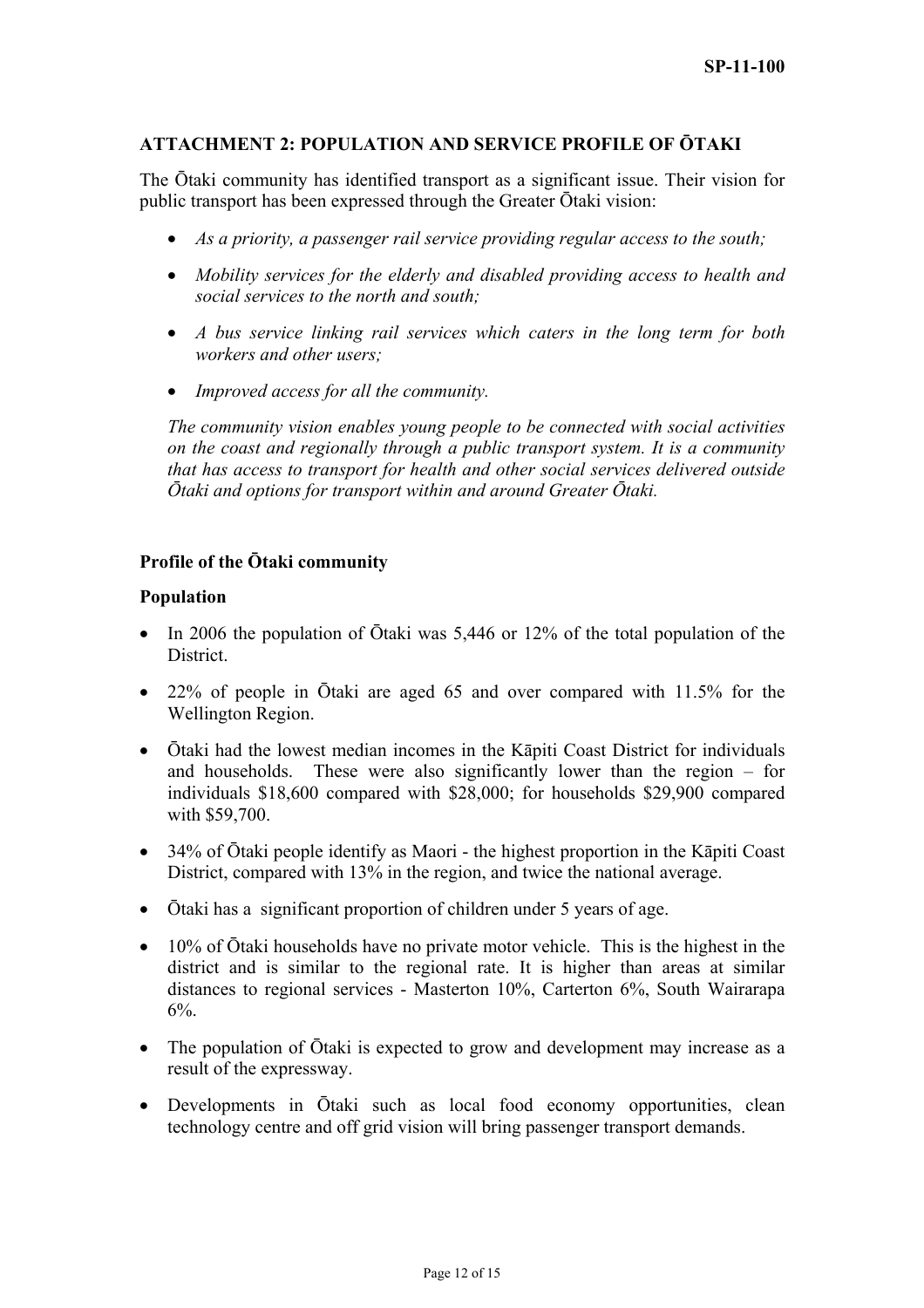<span id="page-12-0"></span>• A significant proportion of the Otaki population live in areas that have a high deprivation index  $(8 \text{ to } 10)^1$  $(8 \text{ to } 10)^1$  $(8 \text{ to } 10)^1$  – Table 1.

| Table 1: Number and proportion of residents by area/deprivation score, Kapiti                                                                                                                                                                                                                                                                                           |                 |  |
|-------------------------------------------------------------------------------------------------------------------------------------------------------------------------------------------------------------------------------------------------------------------------------------------------------------------------------------------------------------------------|-----------------|--|
| <b>Coast District and Otaki, 2006</b>                                                                                                                                                                                                                                                                                                                                   |                 |  |
| $V = \frac{1}{2} \int_0^1 \frac{1}{2} \int_0^1 \frac{1}{2} \int_0^1 \frac{1}{2} \int_0^1 \frac{1}{2} \int_0^1 \frac{1}{2} \int_0^1 \frac{1}{2} \int_0^1 \frac{1}{2} \int_0^1 \frac{1}{2} \int_0^1 \frac{1}{2} \int_0^1 \frac{1}{2} \int_0^1 \frac{1}{2} \int_0^1 \frac{1}{2} \int_0^1 \frac{1}{2} \int_0^1 \frac{1}{2} \int_0^1 \frac{1}{2} \int_0^1 \frac{1}{2} \int_$ | $\bar{O}$ 4.1.2 |  |

|                      | <b>Kāpiti Coast District</b> |                   | <b>Ōtaki</b>  |                   |
|----------------------|------------------------------|-------------------|---------------|-------------------|
|                      | <b>Number</b>                | <b>Proportion</b> | <b>Number</b> | <b>Proportion</b> |
| Not stated           | 870                          | 1.9%              | $\theta$      | $0.0\%$           |
| $1$ – least deprived | 3528                         | 7.6%              | $\theta$      | $0.0\%$           |
| $\overline{2}$       | 3978                         | 8.6%              | $\theta$      | $0.0\%$           |
| $\overline{3}$       | 5349                         | 11.6%             | 54            | 1.0%              |
| $\overline{4}$       | 6486                         | 14.0%             | $\theta$      | $0.0\%$           |
| 5                    | 4923                         | 10.7%             | 108           | 2.0%              |
| 6                    | 6522                         | 14.1%             | 777           | 14.2%             |
| $\tau$               | 5505                         | 11.9%             | 543           | 9.9%              |
| 8                    | 5202                         | 11.3%             | 2217          | 40.6%             |
| 9                    | 3087                         | 6.7%              | 1380          | 25.3%             |
| $10$ – most deprived | 750                          | 1.6%              | 384           | 7.0%              |
|                      | 46200                        | 100.00%           | 5463          | 100.0%            |

## **Current situation in Ōtaki**

Ōtaki is situated on the very northern edge of the Greater Wellington Regional Council area and as such appears to receive low priority for public transport services. For public transport to the north of Ōtaki residents are reliant on Horizon's Regional Council and are situated to the very south of their region.

The demographics of Kāpiti Coast residents mean that there are specific public transport needs, especially access to health services, a large number of retired people using Supergold Cards to travel and a large population of residents who commute to Wellington and to a lesser extent Palmerston North, Porirua and the Hutt Valley.

 $\overline{a}$ 

<sup>&</sup>lt;sup>1</sup> The Deprivation Index NZDep2006 was produced by Salmond C, Crampton P, Atkinson J for the Department of Public Health, University of Otago Wellington. NZDep2006 combines the following data from the 2006 Census:

<sup>•</sup> Income: People aged 18-64 receiving a means tested benefit; people living in households with income below an income threshold

Owned home: People not living in own home

Support: People aged <65 living in a single parent family

<sup>•</sup> Employment: People aged 18-64 unemployed

<sup>•</sup> Qualifications: People aged 18-64 without any qualifications

<sup>•</sup> Living space: People living in households below a bedroom occupancy threshold

<sup>•</sup> Communication: People with no access to a telephone

<sup>•</sup> Transport: People with no access to a car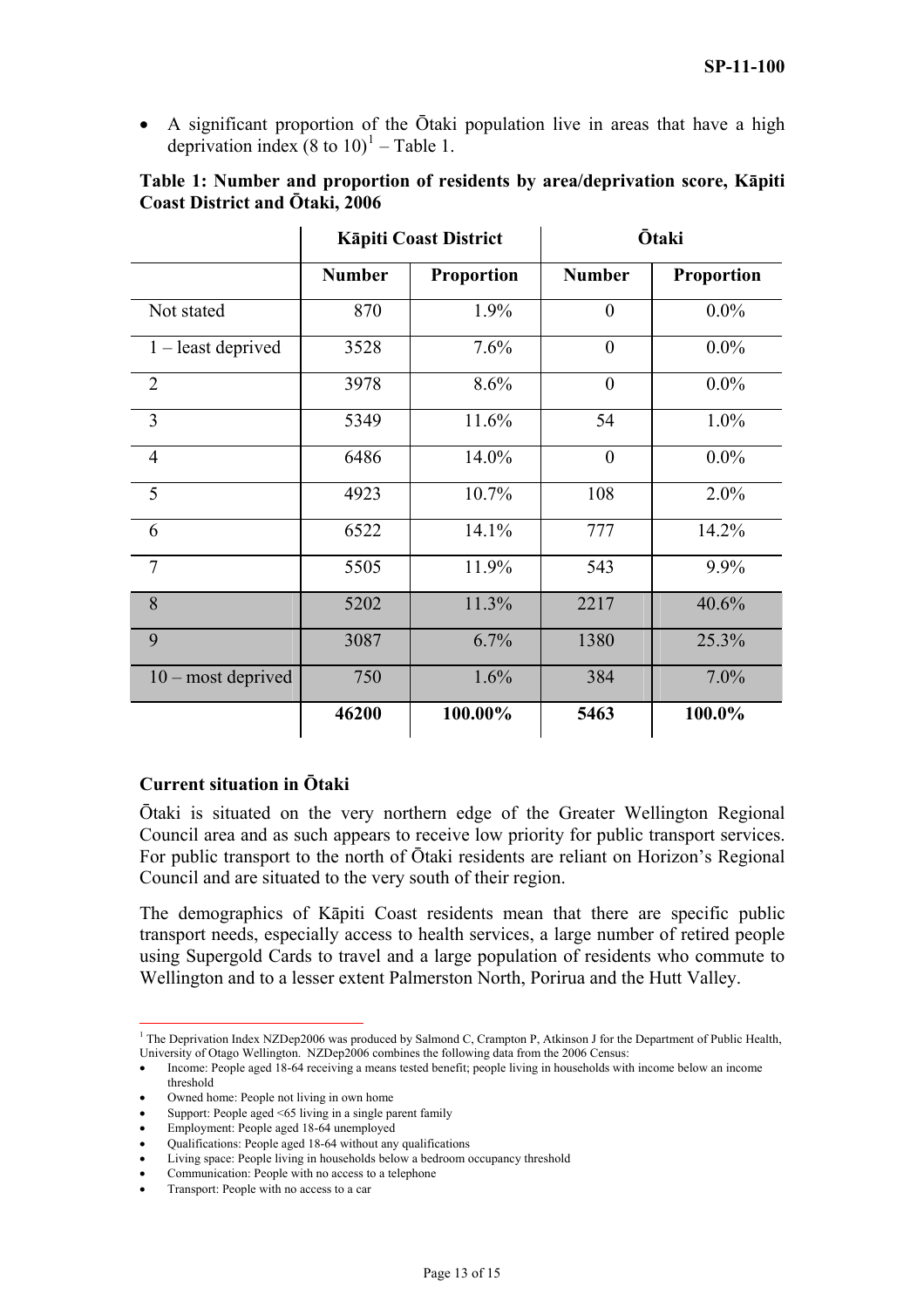There is a limited range of services available in Ōtaki. There is one tertiary educational institute Te Wananga o Raukawa, one secondary school Ōtaki College and three primary schools plus the Ōtaki Health Camp. There is a medical centre and pharmacies but no hospital. There are two supermarkets but no big box retail or department stores. There are pubs but no cinema. This means that Ōtaki residents have to travel outside Ōtaki for many services and recreation.

In a recent survey of young people in the District, transport was raised as a significant issue particularly for Ōtaki. Young people found it difficult to get around and relied on bus services. They raised concerns about frequency, including a lack of service on the weekend, reliability and cost.

Unlike the south of the District, Ōtaki receives some central and regional government services from Palmerston North/Manawatu Region. Examples include health through Mid-Central District Health Board, some social support services funded through Ministry of Social Development, police services. This necessitates Ōtaki residents travelling both north to Levin and Palmerston North for services as well as south.